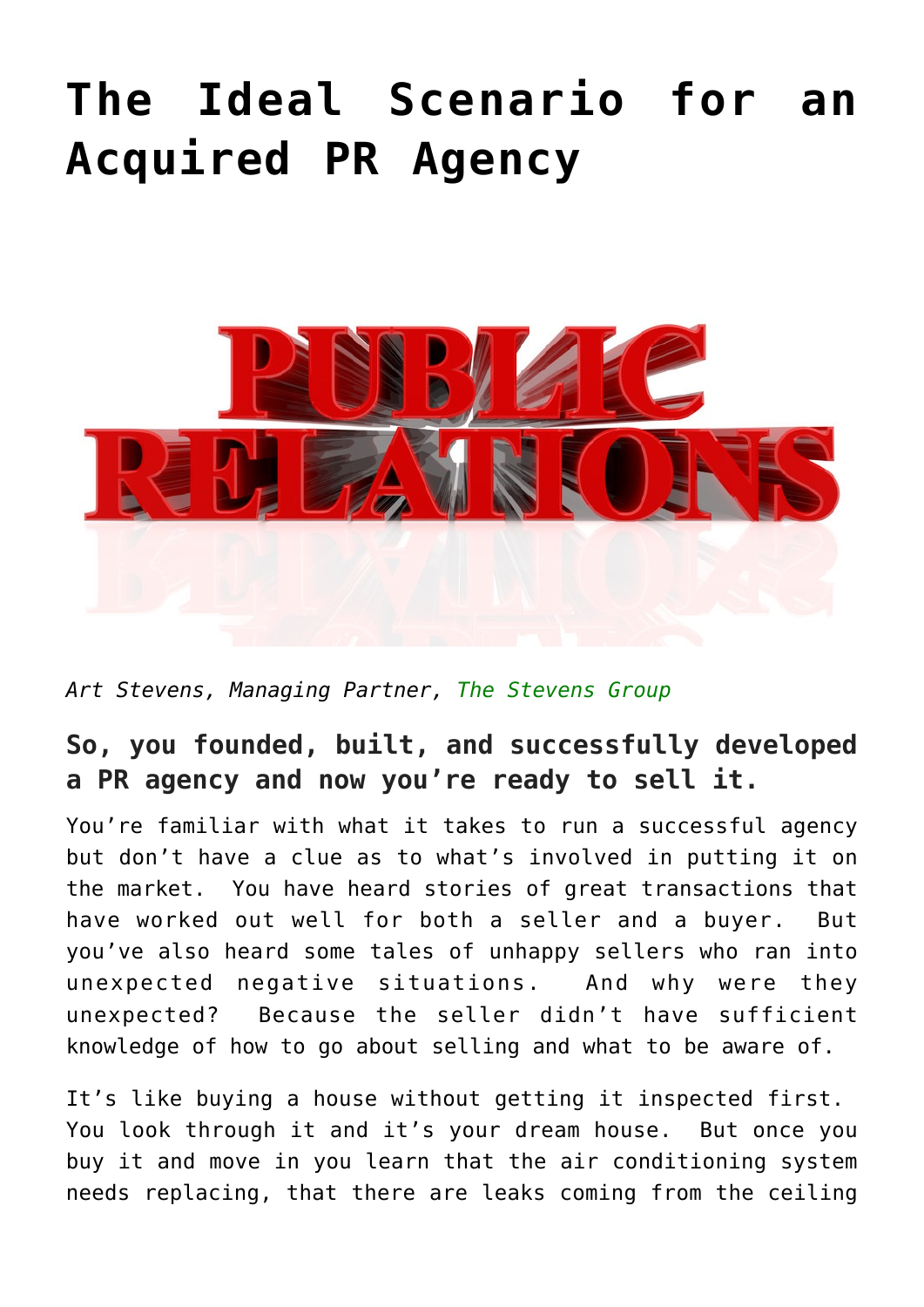that you hadn't seen during your tour of the house. And the roof needs replacing. This suggests that the proper digging wasn't done before you signed the deed. It's the same when selling your agency.

One common challenge when selling is that many [PR](https://www.commpro.biz/mergers-acquisitions/) agency founders don't understand the process and can make mistakes along the way that leads to unhappiness when a deal is done. Selling a PR agency can be a complex, lengthy process, and the details can vary significantly from one deal to the next.

Before starting the process, keep in mind that finding the right buyer and having a smooth, happy outcome is the expected outcome – so long as you're getting good advice and counsel. If you believe that you can guide the process on your own, then you can find yourself in a new environment that rubs against every value you've established in your own business while it was independent.

As someone who has worked closely with more than 100 PR agencies over the last 15 years, I have discovered a few scenarios that owners should be familiar with as they embark upon the selling process.

For starters, whether your selling experience is a seamless one depends on numerous factors surrounding chemistry and collaboration, company culture, and the blending of best practices of each firm.

**In my experience, I'd like to share some worst- and best-case scenarios that can take place after your agency is acquired.**

It's essential to keep in mind that many of the worst-case scenarios can be avoided altogether when you enlist the support of a trusted adviser during the sales process. I have observed several of the following challenges – albeit they are not as commonplace – to keep in mind when considering an agency sale: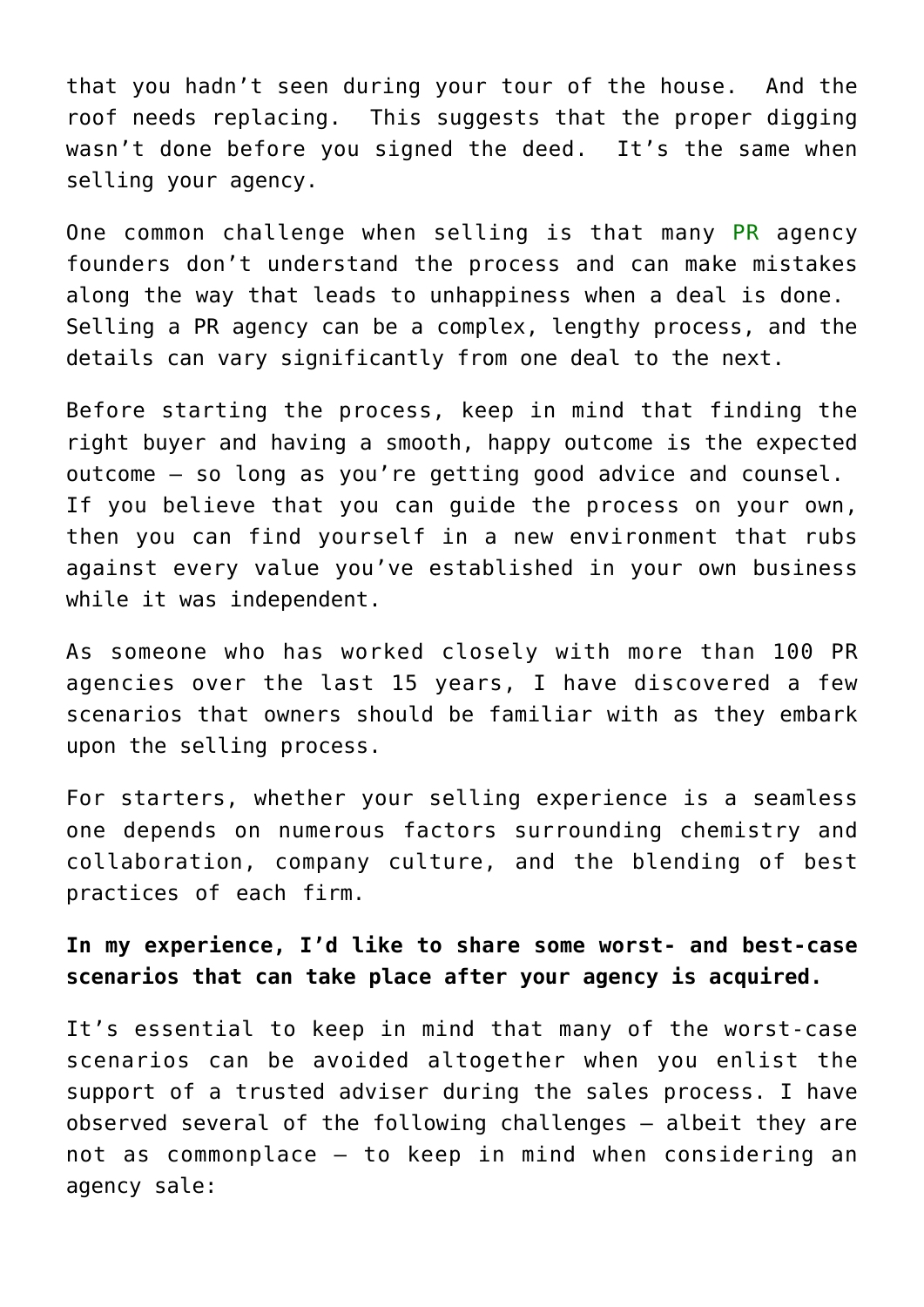- You are left alone
- The new owners are more interested in monthly numbers than collaborating
- There are added costs that weren't initially agreed upon
- Things seem more distant and remote post-sale
- Usurping authority of owner-seller
- Unease expressed by your employees and clients
- Relentless pressure to achieve profit targets
- There are no synergies or collegialism, as promised
- You are rarely meeting with key people
- A general feeling of being an outcast after the ink dries

Fortunately, the above situations are few and far between, at least in my professional experience.

#### **The Right Kind of Strategy and Support Can Offer a 'Happily Ever After' Scenario**

After handling countless successful PR agency M&As over the years, I believe communication is key to ensuring both seller and buyer are satisfied and that the agency teams and clients across both agencies have a positive experience during the process – ideally along with guidance from an experienced facilitator.

### **Here are several best-case scenarios I've had the good fortune of helping to create when sellers and buyers are the right fit for one another:**

- The agency culture and quality of life exceeds what you expected
- The acquirer hasn't added any arbitrary overhead items that weren't agreed upon
- Your employees are thrilled and excited to be in such a stimulating and motivating environment
- The buyer has fulfilled their promise of helping to steer new business to the seller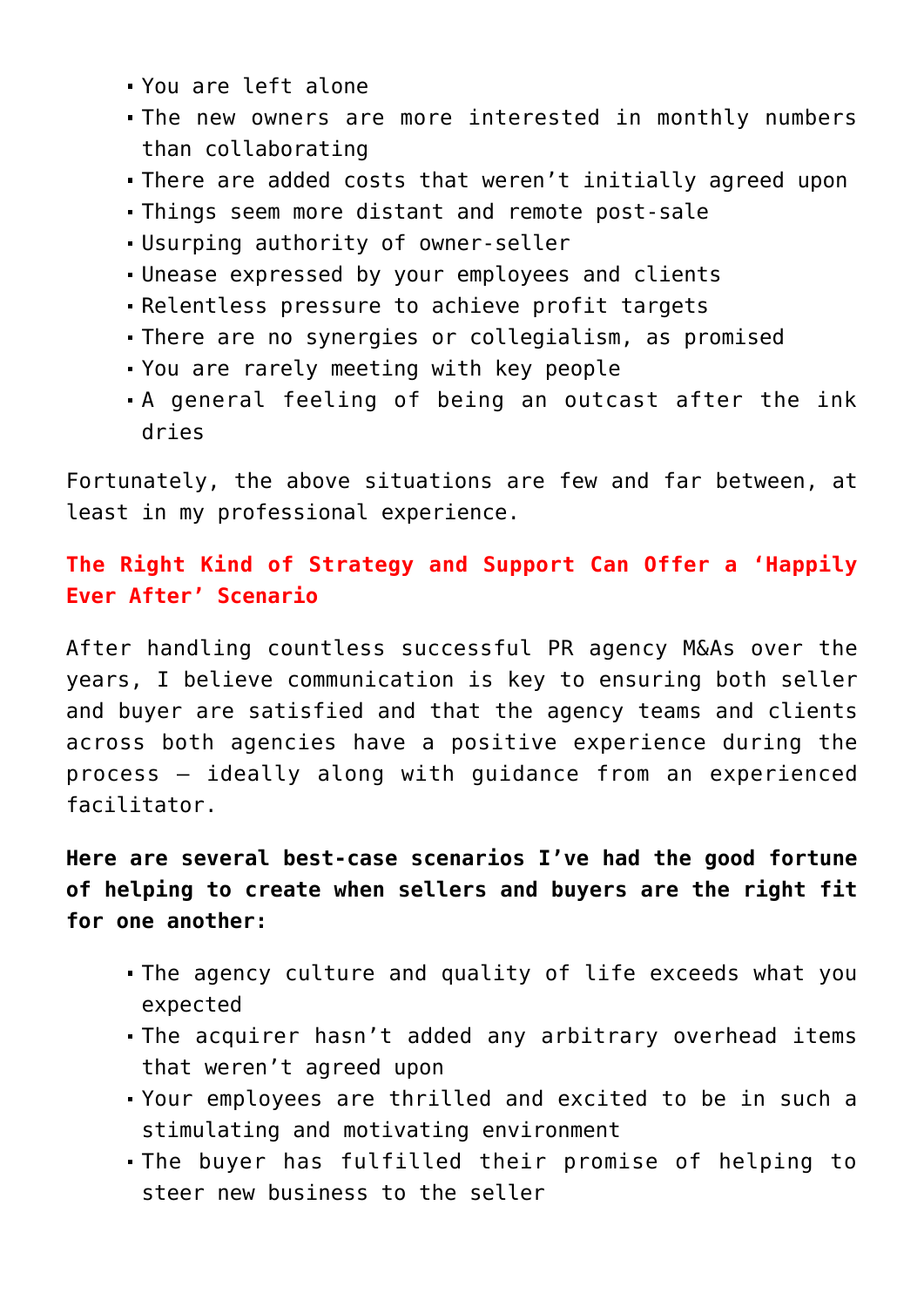- You are treated with respect and dignity during the process
- Your agency's administrative and back-office tasks are now handled entirely by the acquirer
- The buyer provides new services that you didn't have previously and adds to your revenue stream
- All your current clients are supportive of the acquisition and are going out of their way to let you know
- You achieve an even higher earn-out than anticipated

#### **The Bottom Line**

When the time comes to sell your PR agency, there are a lot of questions and conversations that are involved. There are so many specific factors to weigh, including the offer you receive, the nature of the merger and/or acquisition and the right partner.

It's also important to realize that a deal is not purely about the money. Assessing how a buyer will take your agency postsale to the next level and whether you can work with them over the long term is a crucial consideration.

Selling can be a strategic way to transition from the PR agency you built while generating additional revenue. It's crucial to go into a potential sale with open eyes about what it really means for you so you can decide if selling to a particular buyer is the right decision – and then negotiate the best terms possible with the help of a trusted consultant.

Remember, the process of a successful transaction can take many months. But transparency and good will are vital components in the process.

**My advice:** Keep your eye on the prize during the process itself and do a gut check on the fit. You will be living with an acquirer for a reasonable period and there's no turning back. Your decision must be the right one. If it's right, as